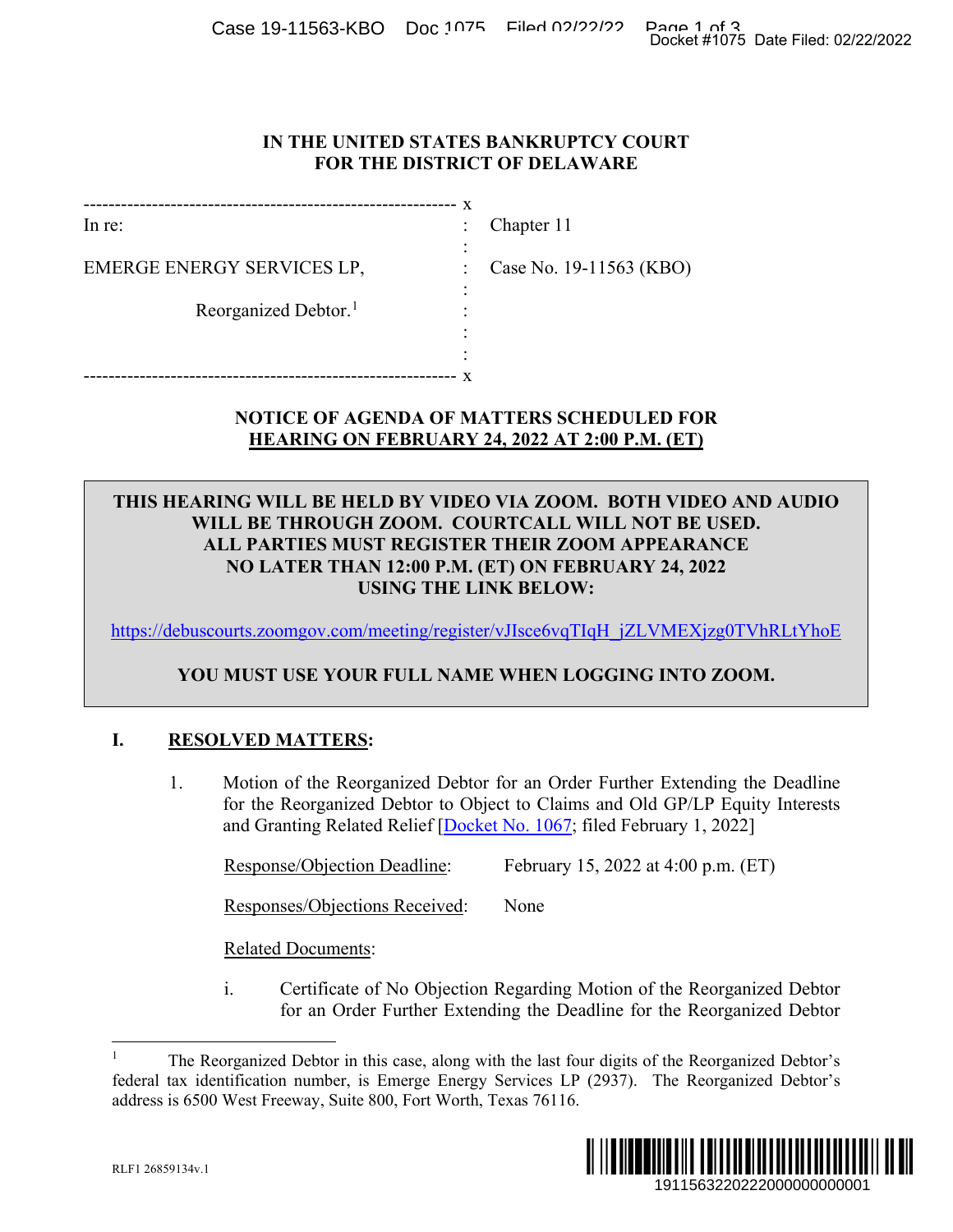to Object to Claims and Old GP/LP Equity Interests and Granting Related Relief [\[Docket No. 1070;](https://ecf.deb.uscourts.gov/doc1/042020260028) filed February 16, 2022]

ii. Order Further Extending the Deadline for the Reorganized Debtor to Object to Claims and Old GP/LP Equity Interests [\[Docket No. 1072;](https://ecf.deb.uscourts.gov/doc1/042020261574) entered February 17, 2022]

Status: On February 17, 2022, the Court entered an order regarding this matter. Accordingly, a hearing on this matter is no longer necessary.

2. Motion of the Reorganized Debtor for an Order Further Extending Period Within Which the Reorganized Debtor May Remove Actions Pursuant to 28 U.S.C. § 1452 and Rule 9027 of the Federal Rules of Bankruptcy Procedure and Granting Related Relief [\[Docket No. 1068;](https://ecf.deb.uscourts.gov/doc1/042020238437) filed February 1, 2022]

Response/Objection Deadline: February 15, 2022 at 4:00 p.m. (ET)

Responses/Objections Received: None

## Related Documents:

- i. Certificate of No Objection Regarding Motion of the Reorganized Debtor for an Order Further Extending Period Within Which the Reorganized Debtor May Remove Actions Pursuant to 28 U.S.C. §1452 and Rules 9027 of the Federal Rules of Bankruptcy Procedure and Granting Related Relief [\[Docket No. 1071;](https://ecf.deb.uscourts.gov/doc1/042020260058) filed February 16, 2022]
- ii. Order Further Extending Period Within Which the Reorganized Debtor May Remove Actions Pursuant to 28 U.S.C. §1452 and Rules 9027 of the Federal Rules of Bankruptcy Procedure and Granting Related Relief [Docket [No. 1073;](https://ecf.deb.uscourts.gov/doc1/042020261610) entered February 17, 2022]

Status: On February 17, 2022, the Court entered an order regarding this matter. Accordingly, a hearing on this matter is no longer necessary.

# **II. STATUS CONFERENCE:**

3. Status Conference

Status: A status conference regarding the chapter 11 case will go forward.